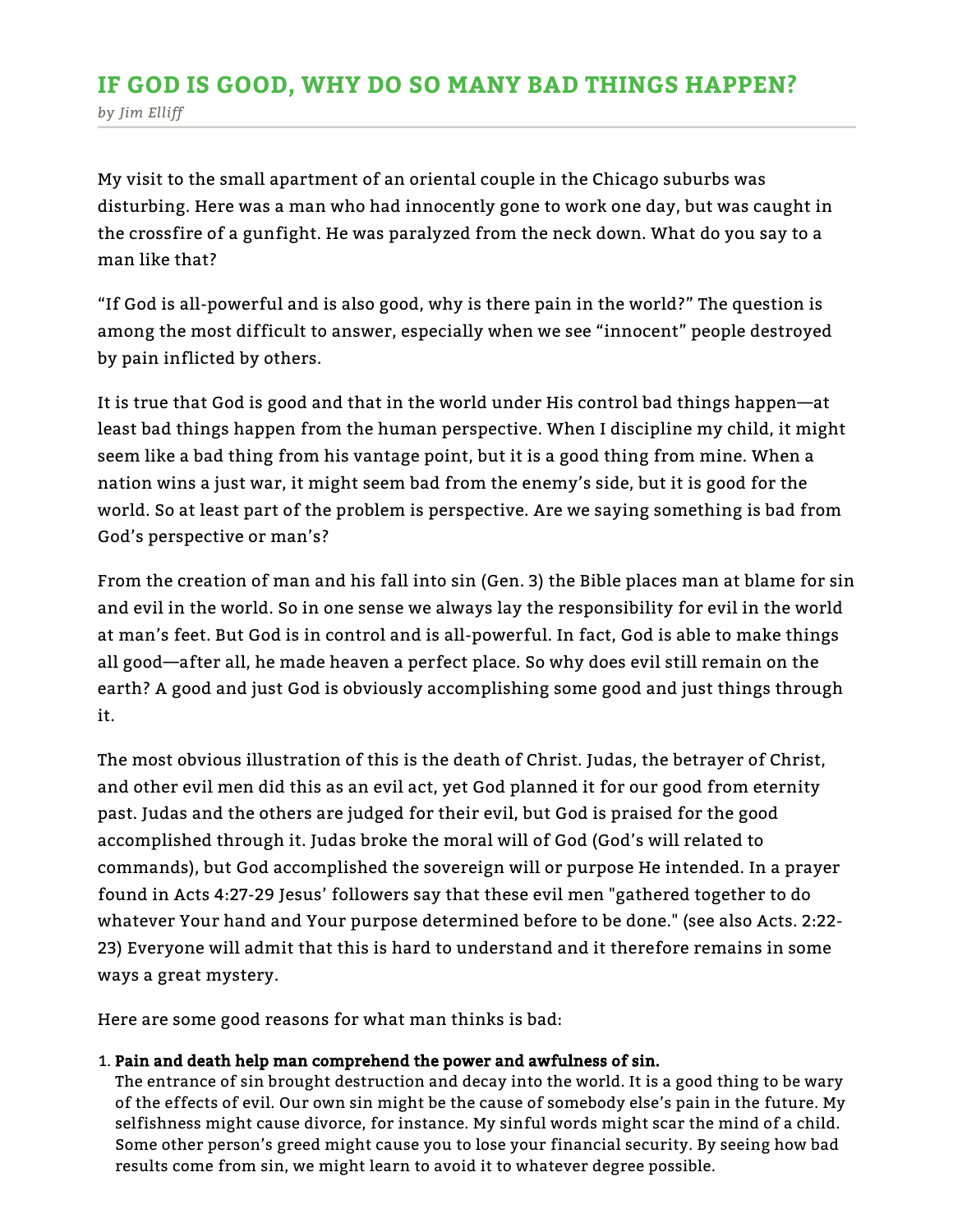### 2. Pain and death are sometimes used by God to judge sin?

The Bible is full of stories of God's use of physical pain and death to accomplish judgment. If a terrorist were killed by a bullet or a falling rock, we might say, "God has judged his actions." Don't we think that it is a blessing for society when an evil man is taken out of the way? It is a good thing for God to show us some of His judgment for sin ahead of the final judgment. Justice is always a good thing. When the flood came, the Bible states that God was actually judging the world through it. Because all men are sinners and deserving of judgment, it is entirely rational for God to do that if He wished. No person in hell who died as a result of the flood can shake his fist at God and say, "I don't deserve this!" In saying the above, I do not mean by this that everybody who dies or is in pain is being judged as you will see below.

### 3. Pain and death help us know the importance of Christ's death.

The Bible teaches that Christ bore the sins of people who have rebelled against him. Look at the awfulness of that sin. Look at what it wreaks on humanity. Look how it destroys persons and families. Christ took sin on Himself at the cross in order to deliver people from the consequences of their sin. We should be thankful that God has made a way to escape the consequences of sin through Christ. The more I know about evil, the more I should want to be freed from its power, and the more I should be appreciative of the only way of ultimate escape through Christ's death.

### 4. Pain sometimes brings people to Christ.

When a person realizes that he is weak and needs Christ, he is most willing and ready to come to Him. Sometimes God is good in removing our self-sufficiency through suffering. This friend of mine was shot in the crossfire of criminals, and is now paralyzed. He was brought to Christ through these troubles. He thanks God for this apparent "bad thing" because God was so good to bring Him eternal life through it. He misses a little bit of physical freedom now, but it will not matter much when he is in heaven for millions of years and more.

#### 5. Pain and conflict with evil does the authentic Christian good.

Paul said that his battle with "bad things" helped him immensely:

And lest I should be exalted above measure by the abundance of the revelations, a thorn in the flesh was given to me, a messenger of Satan to buffet me, lest I be exalted above measure. Concerning this thing I pleaded with the Lord three times that it might depart from me. And He said to me, "My grace is sufficient for you, for My strength is made perfect in weakness." Therefore most gladly I will rather boast in my infirmities, that the power of Christ may rest upon me. Therefore I take pleasure in infirmities, in reproaches, in needs, in persecutions, in distresses, for Christ's sake. For when I am weak, then I am strong. (2 Cor. 12:7-10)

The Bible actually says, "And we know that all things work together for good to those who love God, to those who are the called according to His purpose." (Rom. 8:28)

After Joseph had endured a lot of evil from his own brothers, he told them, "But as for you, you meant evil against me; but God meant it for good." Gen. 50:20 Even death is a mercy for the believer, since he goes right to heaven.

### 6. Finally, bad things happen because God wants to teach Christians something about His special favor toward them.

In the Bible Paul said this:

What if God, wanting to show His wrath and to make His power known, endured with much longsuffering the vessels of wrath prepared for destruction, and that He might make known the riches of His glory on the vessels of mercy, which He had prepared beforehand for glory…" (Rom. 9:22-23)